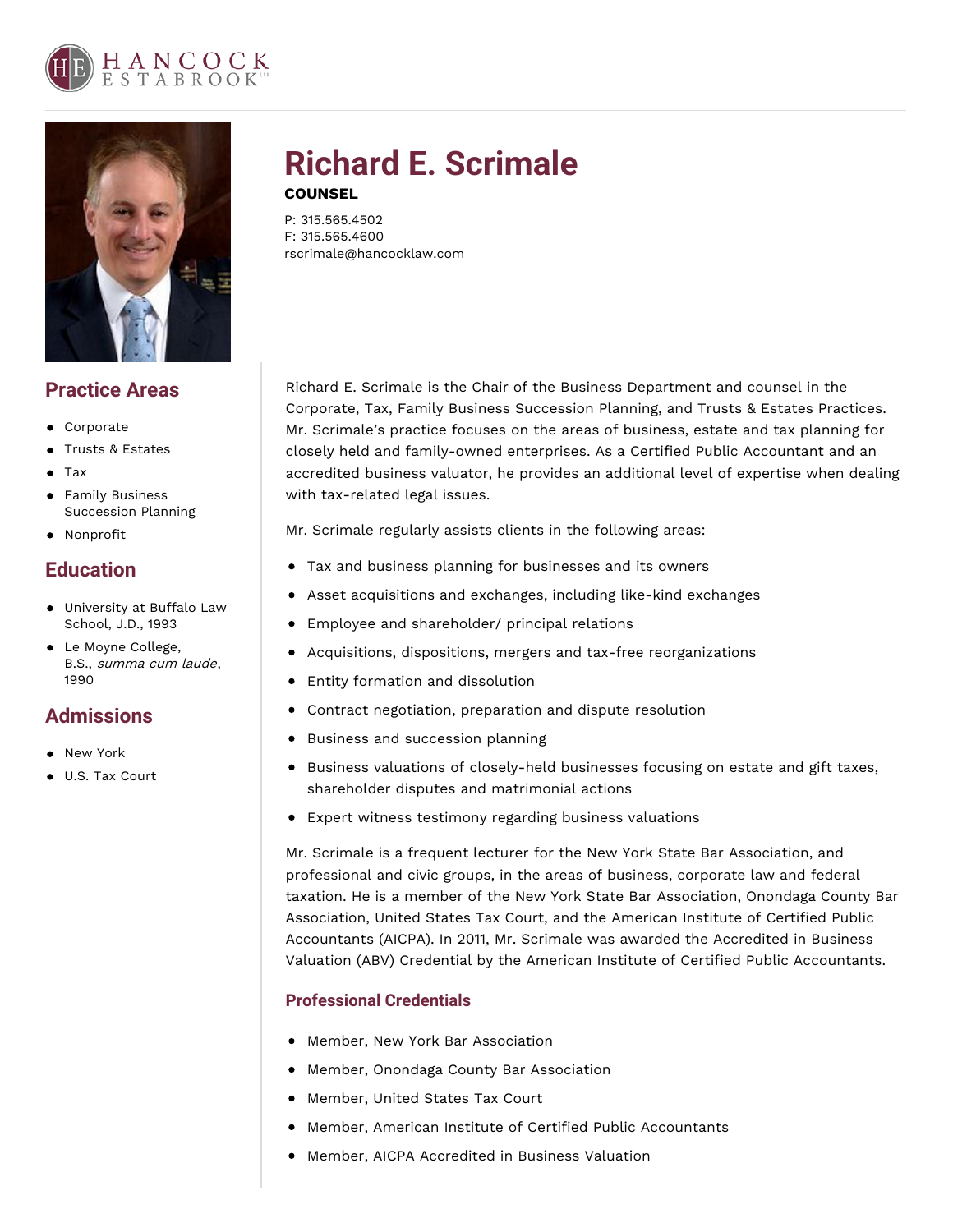- Member, New York State Society of Certified Public Accountants
- President, Westhill Booster Club, Inc.

#### **Honors & Recognitions**

Rated, AV Preeminent, Martindale-Hubbell

#### **Press & Publications**

#### **News**

The Soft Side of Farm Transition

#### **Publications**

- Corporate Law Alert: Deadline of June 22, 2020 [Approaching](https://www.hancocklaw.com/publications/corporate-law-alert-deadline-of-june-22-2020-approaching-for-nys-sales-tax-relief-for-covid-19/) For NYS Sales Tax Relief for COVID-19
- Corporate Law Alert: Changes to Loan [Forgiveness](https://www.hancocklaw.com/publications/corporate-law-alert-changes-to-loan-forgiveness-under-the-ppp-provide-greater-flexibility/) Under the PPP Provide Greater Flexibility
- Tax Law Alert: Return of Economic Impact Payment for Deceased [Taxpayers](https://www.hancocklaw.com/publications/tax-law-alert-return-of-economic-impact-payment-for-deceased-taxpayers/)
- Tax Law Alert: Summary of Benefits for Individuals during the [Coronavirus](https://www.hancocklaw.com/publications/tax-law-alert-summary-of-benefits-for-individuals-during-the-coronavirus-pandemic/) Pandemic
- Corporate and Tax Law Alert: Summary of Benefits for Businesses during the [Coronavirus](https://www.hancocklaw.com/publications/corporate-and-tax-law-alert-summary-of-benefits-for-businesses-during-the-coronavirus-pandemic/) Pandemic
- Tax and Labor & [Employment](https://www.hancocklaw.com/publications/tax-and-labor-employment-law-alert-small-business-employer-benefits-during-the-covid-19-crisis/) Law Alert: Small Business Employer Benefits during the COVID-19 Crisis
- November 2012 Hancock Estabrook [Newsletter](https://www.hancocklaw.com/publications/november-2012-hancock-estabrook-newsletter-john-t-mccann-wendy-a-marsh-alan-j-pierce-david-g-linger-and-richard-e-scrimale/)

#### **Speaking Engagements**

- **•** Succession Planning Strategies for Closely-Held Businesses
- Webinar Setting Up LLCs to Purchase Real Estate
- National Business Institute Webinar: "Forming an LLC to Purchase Real Estate"
- Greater Utica Chamber of Commerce Webinar: Understanding NYS Requirements for Minority-Owned (MBE), Women-Owned (WBE), and Service-Disabled Veteran-Owned (SDVOB) Businesses
- Webinar: Guidance for Business Owners: Addressing Changes Due to COVID-19
- Greater Utica Chamber of Commerce: "Small Business Series, Legal Business Structures – Which Structure is the Right Entity for You?"
- **Hancock Estabrook Sixth Annual Advisors to Small Business Symposium**
- Hancock Estabrook Fifth Annual Advisors to Small Business Symposium
- Hancock Estabrook Ithaca Seminar Series, "Commercial Real Estate From Concept to Occupancy & Beyond"
- Hancock Estabrook Ithaca Seminar Series, "Business Planning Ownership & Best Practices"
- Hancock Estabrook Fourth Annual Advisors to Small Business Symposium
- MedTech and CenterState CEO, Syracuse Pre-Seed Workshop
- National Business Institute, "Tax Saving Structures and Strategies for Attorneys"